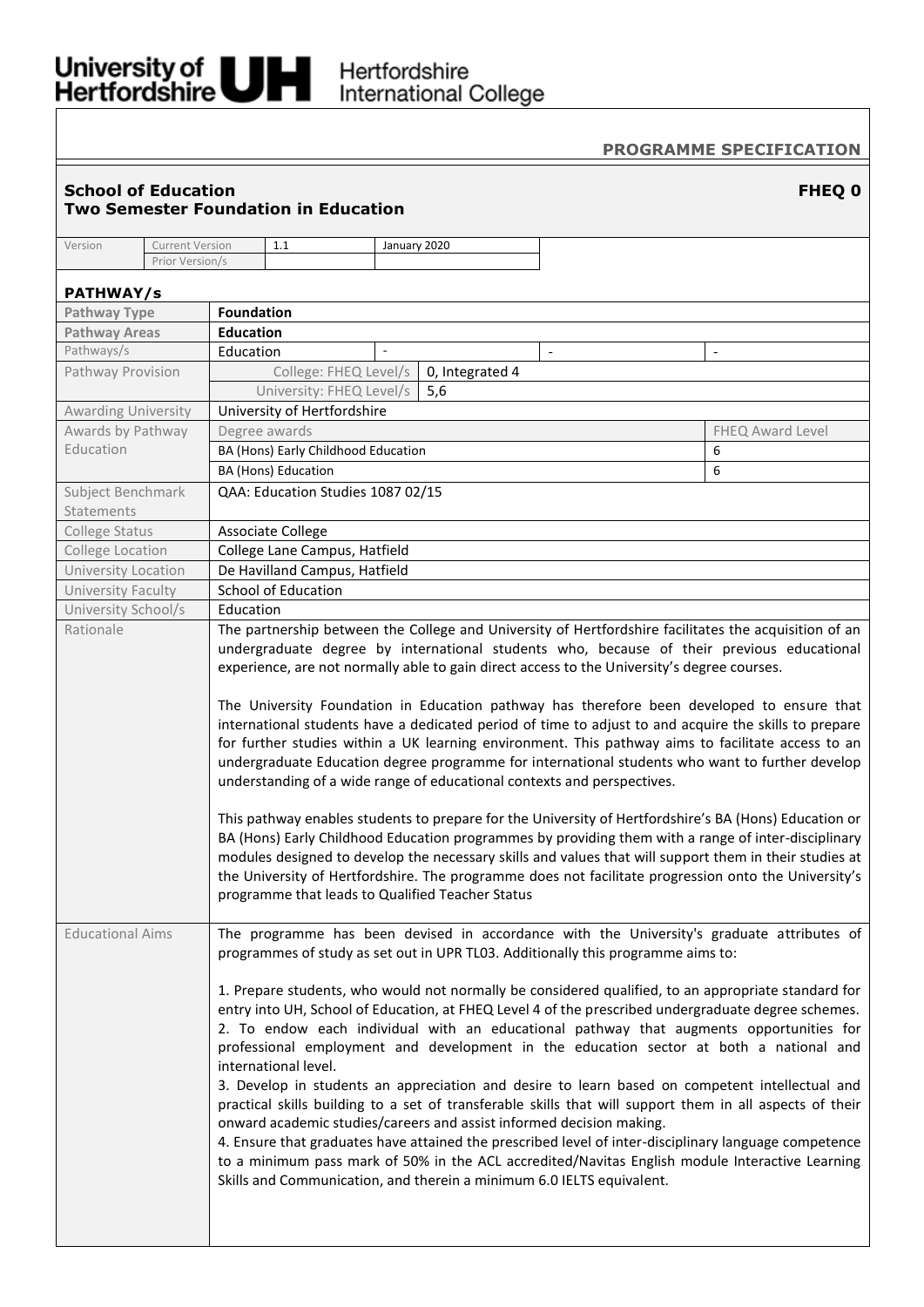| <b>PROGRAMME</b>          |                                                                                                                                                                                                    |                              |                                                                                                          |                                                                                                                               |  |  |  |  |
|---------------------------|----------------------------------------------------------------------------------------------------------------------------------------------------------------------------------------------------|------------------------------|----------------------------------------------------------------------------------------------------------|-------------------------------------------------------------------------------------------------------------------------------|--|--|--|--|
| Title                     | Foundation in Education                                                                                                                                                                            |                              |                                                                                                          |                                                                                                                               |  |  |  |  |
| <b>FHEQ</b>               | 0                                                                                                                                                                                                  |                              |                                                                                                          |                                                                                                                               |  |  |  |  |
| Credit Points             | Two (2) Semesters: 120                                                                                                                                                                             |                              |                                                                                                          |                                                                                                                               |  |  |  |  |
| Duration of Study         | Two (2) Semesters                                                                                                                                                                                  |                              |                                                                                                          |                                                                                                                               |  |  |  |  |
| Weeks of Study            | Twenty Four (24) weeks                                                                                                                                                                             |                              |                                                                                                          |                                                                                                                               |  |  |  |  |
| Mode of Study             | Full-time                                                                                                                                                                                          |                              |                                                                                                          |                                                                                                                               |  |  |  |  |
| Mode of Delivery          | Face to Face                                                                                                                                                                                       |                              |                                                                                                          |                                                                                                                               |  |  |  |  |
| Notional Hours            | 1200                                                                                                                                                                                               |                              |                                                                                                          |                                                                                                                               |  |  |  |  |
| <b>Contact Hours</b>      | 320                                                                                                                                                                                                |                              |                                                                                                          |                                                                                                                               |  |  |  |  |
| Directed Study Hours      |                                                                                                                                                                                                    |                              |                                                                                                          |                                                                                                                               |  |  |  |  |
| Self-directed Study Hours | 880                                                                                                                                                                                                |                              |                                                                                                          |                                                                                                                               |  |  |  |  |
| Delivery Model            | Standard Delivery Model (SDM)                                                                                                                                                                      |                              |                                                                                                          |                                                                                                                               |  |  |  |  |
| Language of Delivery      | Delivery                                                                                                                                                                                           | English                      |                                                                                                          |                                                                                                                               |  |  |  |  |
|                           | Assessment                                                                                                                                                                                         | English                      |                                                                                                          |                                                                                                                               |  |  |  |  |
|                           | Council of Europe                                                                                                                                                                                  |                              | Common language reference level B2 Independent User                                                      |                                                                                                                               |  |  |  |  |
|                           | <b>ACL Accreditation</b>                                                                                                                                                                           |                              | Interactive Learning Skills and Communication                                                            |                                                                                                                               |  |  |  |  |
| Intended<br>Learning      | Generic:                                                                                                                                                                                           |                              |                                                                                                          |                                                                                                                               |  |  |  |  |
| Outcomes                  |                                                                                                                                                                                                    |                              |                                                                                                          | All modules have a set of Generic Learning Outcomes (LOs) attached to them, see relevant Definitive                           |  |  |  |  |
|                           |                                                                                                                                                                                                    |                              |                                                                                                          | Module Documents (DMDs). These provide a basic set of core transferable skills that can be                                    |  |  |  |  |
|                           |                                                                                                                                                                                                    |                              |                                                                                                          | employed as a basis for further study and life-long learning. They are delivered using an                                     |  |  |  |  |
|                           |                                                                                                                                                                                                    |                              |                                                                                                          | interdisciplinary and progressive approach underpinned by English language support in all modules                             |  |  |  |  |
|                           |                                                                                                                                                                                                    |                              |                                                                                                          | and a focus on Academic Writing, to build these core skills within the context of subject-specific                            |  |  |  |  |
|                           |                                                                                                                                                                                                    |                              |                                                                                                          | learning. Incorporated in these core skills are the key themes of relationship-management, time-                              |  |  |  |  |
|                           |                                                                                                                                                                                                    |                              |                                                                                                          | management, professional communication, technological and numerical understanding and                                         |  |  |  |  |
|                           | competency.                                                                                                                                                                                        |                              |                                                                                                          |                                                                                                                               |  |  |  |  |
|                           | The Generic LOs for the programme are tabled below:                                                                                                                                                |                              |                                                                                                          |                                                                                                                               |  |  |  |  |
|                           | Key knowledge will be demonstrated by demonstrated                                                                                                                                                 |                              |                                                                                                          | Key skills will be demonstrated by the ability to:                                                                            |  |  |  |  |
|                           | understanding of:                                                                                                                                                                                  |                              |                                                                                                          |                                                                                                                               |  |  |  |  |
|                           | Personal organisation and time-management skills to<br>achieve research goals and maintain solid performance                                                                                       |                              |                                                                                                          | Meet converging assessment deadlines - based on punctuality<br>and organisation with reference to class, group and individual |  |  |  |  |
|                           | levels.                                                                                                                                                                                            |                              |                                                                                                          | sessions within a dynamic and flexible learning environment                                                                   |  |  |  |  |
|                           | with variable contact hours and forms of delivery.                                                                                                                                                 |                              |                                                                                                          |                                                                                                                               |  |  |  |  |
|                           | Understanding of the importance of attaining in-depth<br>Communicate clearly using appropriate nomenclature to                                                                                     |                              |                                                                                                          |                                                                                                                               |  |  |  |  |
|                           | knowledge of terminology as used in a given topic area, as a<br>enhance meaning in all oral and written assessments with no<br>basis to further study.<br>recourse to collusion or plagiarism.     |                              |                                                                                                          |                                                                                                                               |  |  |  |  |
|                           | Understanding, knowledge and application of appropriate<br>Present clearly, coherently and logically in a variety of oral and                                                                      |                              |                                                                                                          |                                                                                                                               |  |  |  |  |
|                           | and effective methods of communication to meet formal                                                                                                                                              |                              | written formats using a variety of appropriate qualitative and<br>quantitative tools and evidence bases. |                                                                                                                               |  |  |  |  |
|                           | assessment measures.<br>Understanding and knowledge as to the development of the                                                                                                                   |                              |                                                                                                          | Demonstrate an understanding of the current themes of a                                                                       |  |  |  |  |
|                           | industry and/or scholarship in relation to a given topic                                                                                                                                           |                              |                                                                                                          | given topic, the academic and practical foundation on which                                                                   |  |  |  |  |
|                           | under study.                                                                                                                                                                                       |                              |                                                                                                          | they are based - demonstrated by a lack of plagiarism and                                                                     |  |  |  |  |
|                           | need for collusion in both individual and group work.                                                                                                                                              |                              |                                                                                                          |                                                                                                                               |  |  |  |  |
|                           | Understanding of the rules applying to plagiarism and<br>Collate, summarise, reason and debate/argue effectively on a<br>given topic with appropriate reference to another's work or<br>collusion. |                              |                                                                                                          |                                                                                                                               |  |  |  |  |
|                           |                                                                                                                                                                                                    |                              | ideas/concepts.                                                                                          |                                                                                                                               |  |  |  |  |
|                           | Ability to work as an individual, in a small team and in a<br>Meet and succeed in each of the varied assessments presented.                                                                        |                              |                                                                                                          |                                                                                                                               |  |  |  |  |
|                           | larger group to effect data collation, discussion and                                                                                                                                              |                              |                                                                                                          |                                                                                                                               |  |  |  |  |
|                           | presentation of evidence.                                                                                                                                                                          |                              |                                                                                                          |                                                                                                                               |  |  |  |  |
|                           | Specific:                                                                                                                                                                                          |                              |                                                                                                          |                                                                                                                               |  |  |  |  |
|                           | Module-based LOs are described as Specific LOs and combine to make up the Intended LOs of the                                                                                                      |                              |                                                                                                          |                                                                                                                               |  |  |  |  |
|                           | programme/stage of study. Specific LOs for a module are fully expressed in the relevant DMD and<br>Module Guide (MG). Specific LOs for the majority of modules are blended from the relevant and   |                              |                                                                                                          |                                                                                                                               |  |  |  |  |
|                           | current University Module Outlines to ensure parity, see Appendix 3 in this document.                                                                                                              |                              |                                                                                                          |                                                                                                                               |  |  |  |  |
|                           |                                                                                                                                                                                                    |                              |                                                                                                          |                                                                                                                               |  |  |  |  |
|                           | <u>Intended:</u>                                                                                                                                                                                   |                              |                                                                                                          |                                                                                                                               |  |  |  |  |
|                           | Each programme/stage of study incorporates a set of Intended LOs to define the wider academic-                                                                                                     |                              |                                                                                                          |                                                                                                                               |  |  |  |  |
|                           | based knowledge and skills acquisition. These key areas are described and tabled below:                                                                                                            |                              |                                                                                                          |                                                                                                                               |  |  |  |  |
|                           | Knowledge and Understanding<br>А                                                                                                                                                                   |                              |                                                                                                          |                                                                                                                               |  |  |  |  |
|                           | To obtain a knowledge and                                                                                                                                                                          |                              | Teaching/learning methods and                                                                            | Assessment methods and                                                                                                        |  |  |  |  |
|                           | understanding:                                                                                                                                                                                     | strategies:                  |                                                                                                          | strategies are tested via                                                                                                     |  |  |  |  |
|                           | Demonstrate knowledge of current<br>1                                                                                                                                                              | Acquisition of knowledge and |                                                                                                          | Knowledge and understanding are                                                                                               |  |  |  |  |
|                           | educational issues and surrounding                                                                                                                                                                 | understanding is through a   |                                                                                                          | assessed through<br>$A1 - A8 - a$                                                                                             |  |  |  |  |
|                           | policy considerations.<br>Understand the role and<br>2                                                                                                                                             |                              | combination of small group lectures,<br>class and workshop instruction, small                            | combination of summative (closed-<br>book) examinations and summative                                                         |  |  |  |  |
|                           |                                                                                                                                                                                                    |                              |                                                                                                          |                                                                                                                               |  |  |  |  |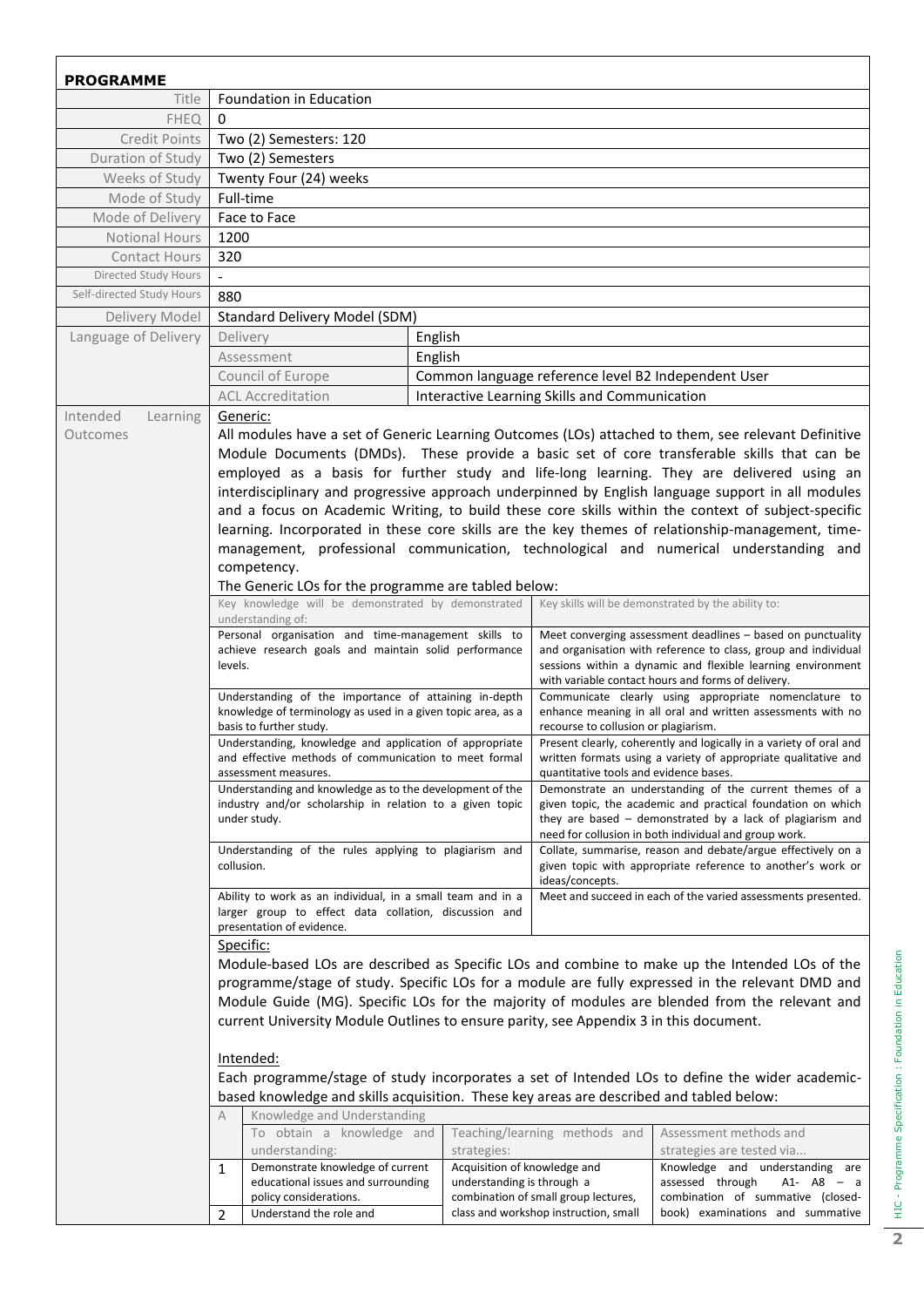| 3<br>4<br>5 | importance of the study of the<br>history of scholarship as a basis to<br>determining a full understanding,<br>correct use of accurate<br>nomenclature and an appreciation<br>of fundamental concepts associated<br>with a subject area.<br>Understand basic Information<br>Technology and computing<br>software and their application.<br>Recall and define what a business is<br>and its internal and external<br>operating processes, inclusive of<br>planning and strategy, growth,<br>marketing, products/services,<br>finance and accounting systems,<br>information systems, and the<br>management and development of<br>human resource within<br>organisations.<br>Understand basic mathematics and | group-based tutorial coursework<br>(verbal and written presentation) and<br>individual coursework (verbal and<br>written presentation) and summative<br>examination. Additional support is<br>provided through formative<br>assessment and the provision of small<br>peer-led tutorial group work; HIC<br>module-specific subject specialists;<br>guest speakers (Education specific);<br>monitoring and appraisal by HIC<br>academic management as well as<br>NVT UK management.<br>Throughout, the learner is<br>encouraged to undertake<br>independent study both to<br>supplement and consolidate what is<br>being taught/learnt and to broaden<br>their individual knowledge and<br>understanding of the subject. | coursework<br>along<br>with<br>written<br>and<br>in-course<br>assignments<br>computer-based<br>assessments,<br>coursework, project reports, portfolios<br>and presentations.<br>All candidates are expected to maintain<br>an 85% attendance record. |
|-------------|-------------------------------------------------------------------------------------------------------------------------------------------------------------------------------------------------------------------------------------------------------------------------------------------------------------------------------------------------------------------------------------------------------------------------------------------------------------------------------------------------------------------------------------------------------------------------------------------------------------------------------------------------------------------------------------------------------------|------------------------------------------------------------------------------------------------------------------------------------------------------------------------------------------------------------------------------------------------------------------------------------------------------------------------------------------------------------------------------------------------------------------------------------------------------------------------------------------------------------------------------------------------------------------------------------------------------------------------------------------------------------------------------------------------------------------------|------------------------------------------------------------------------------------------------------------------------------------------------------------------------------------------------------------------------------------------------------|
|             | science and the relationship<br>between these disciplines.                                                                                                                                                                                                                                                                                                                                                                                                                                                                                                                                                                                                                                                  | Feedback is given to all students on                                                                                                                                                                                                                                                                                                                                                                                                                                                                                                                                                                                                                                                                                   |                                                                                                                                                                                                                                                      |
| 6           | The techniques and forms of<br>effective and clear communication<br>in a variety of academic and<br>professional settings in accordance<br>with Level B2 'Independent User' as<br>described by the Council of Europe.                                                                                                                                                                                                                                                                                                                                                                                                                                                                                       | all work produced and, where<br>appropriate, confirmed in individual<br>appraisal events associated with<br>modules. Additional interviews are<br>made with the sessional academic<br>and/or the College Director/Principal<br>(or nominee) to evaluate and discuss                                                                                                                                                                                                                                                                                                                                                                                                                                                    |                                                                                                                                                                                                                                                      |
| 7           | The purpose and processes of basic<br>recording of data in order to carry<br>out performance monitoring within<br>the context of Education and<br>adherence to regulatory standards.                                                                                                                                                                                                                                                                                                                                                                                                                                                                                                                        | any emerging learning issues and<br>therein candidates options.                                                                                                                                                                                                                                                                                                                                                                                                                                                                                                                                                                                                                                                        |                                                                                                                                                                                                                                                      |
| 8           | Purpose and process of different<br>means and methods of<br>communication and application of<br>these methods in current contexts.                                                                                                                                                                                                                                                                                                                                                                                                                                                                                                                                                                          |                                                                                                                                                                                                                                                                                                                                                                                                                                                                                                                                                                                                                                                                                                                        |                                                                                                                                                                                                                                                      |
| B           | Cognitive/Intellectual Skills                                                                                                                                                                                                                                                                                                                                                                                                                                                                                                                                                                                                                                                                               |                                                                                                                                                                                                                                                                                                                                                                                                                                                                                                                                                                                                                                                                                                                        |                                                                                                                                                                                                                                                      |
|             | To obtain intellectual/cognitive<br>skills with the ability to:                                                                                                                                                                                                                                                                                                                                                                                                                                                                                                                                                                                                                                             | Teaching/learning methods and<br>strategies                                                                                                                                                                                                                                                                                                                                                                                                                                                                                                                                                                                                                                                                            | Assessment<br>methods<br>and<br>strategies via                                                                                                                                                                                                       |
| 1           | Make full use of library and<br>College/University e-learning search<br>(catalogue and bibliographic)<br>resources.                                                                                                                                                                                                                                                                                                                                                                                                                                                                                                                                                                                         | Intellectual skills are developed<br>through B1 and B2 via topic specific<br>small lab-based group lectures and<br>the additional support and guidance                                                                                                                                                                                                                                                                                                                                                                                                                                                                                                                                                                 | Intellectual skills are assessed through<br>B1 to $B5 - a$ combination of summative<br>(closed-book)<br>examinations<br>and<br>summative coursework along with                                                                                       |
| 2           | Apply basic research techniques to<br>sourcing and selecting appropriate<br>academic data and literature.                                                                                                                                                                                                                                                                                                                                                                                                                                                                                                                                                                                                   | provided via the provision of small<br>peer-led tutorial group work in<br>differing environments.                                                                                                                                                                                                                                                                                                                                                                                                                                                                                                                                                                                                                      | written assignments, portfolios and in-<br>course assessments/tests, computer-<br>based coursework and tests, project                                                                                                                                |
| 3           | Integrate verbal, written, listening,<br>reading, non-verbal and<br>diagrammatic skills to effect clear<br>communication.                                                                                                                                                                                                                                                                                                                                                                                                                                                                                                                                                                                   | Ensuring all students acquire<br>grounding in the University of<br>Hertfordshire and associated end-                                                                                                                                                                                                                                                                                                                                                                                                                                                                                                                                                                                                                   | reports, presentations and practicals.                                                                                                                                                                                                               |
| 4           | Ability to analyse data and various<br>modes of information using<br>appropriate techniques.                                                                                                                                                                                                                                                                                                                                                                                                                                                                                                                                                                                                                | user IT platforms for academic study.<br>The opportunity to interface regularly                                                                                                                                                                                                                                                                                                                                                                                                                                                                                                                                                                                                                                        |                                                                                                                                                                                                                                                      |
| 5           | Ability to begin to evaluate and<br>start to apply, reasoned thinking<br>and supportive evidence collation<br>to conflicting sets of information<br>and academic opinion.                                                                                                                                                                                                                                                                                                                                                                                                                                                                                                                                   | with noted platforms in College,<br>University of Hertfordshire library<br>and independent environments to<br>develop an understanding of the<br>implications of the use of different e-<br>learning for research.<br>Acquisition of B2 to B5 via a<br>combination of small group lectures<br>(listening, writing and reading); small<br>group-based tutorial labs/coursework<br>(verbal, reading, listening and written<br>presentation); and individual<br>coursework (verbal, and written<br>presentation) and summative<br>examination (reading and writing).<br>Additional support is provided<br>through the provision of small peer-<br>led tutorial group work and of                                          |                                                                                                                                                                                                                                                      |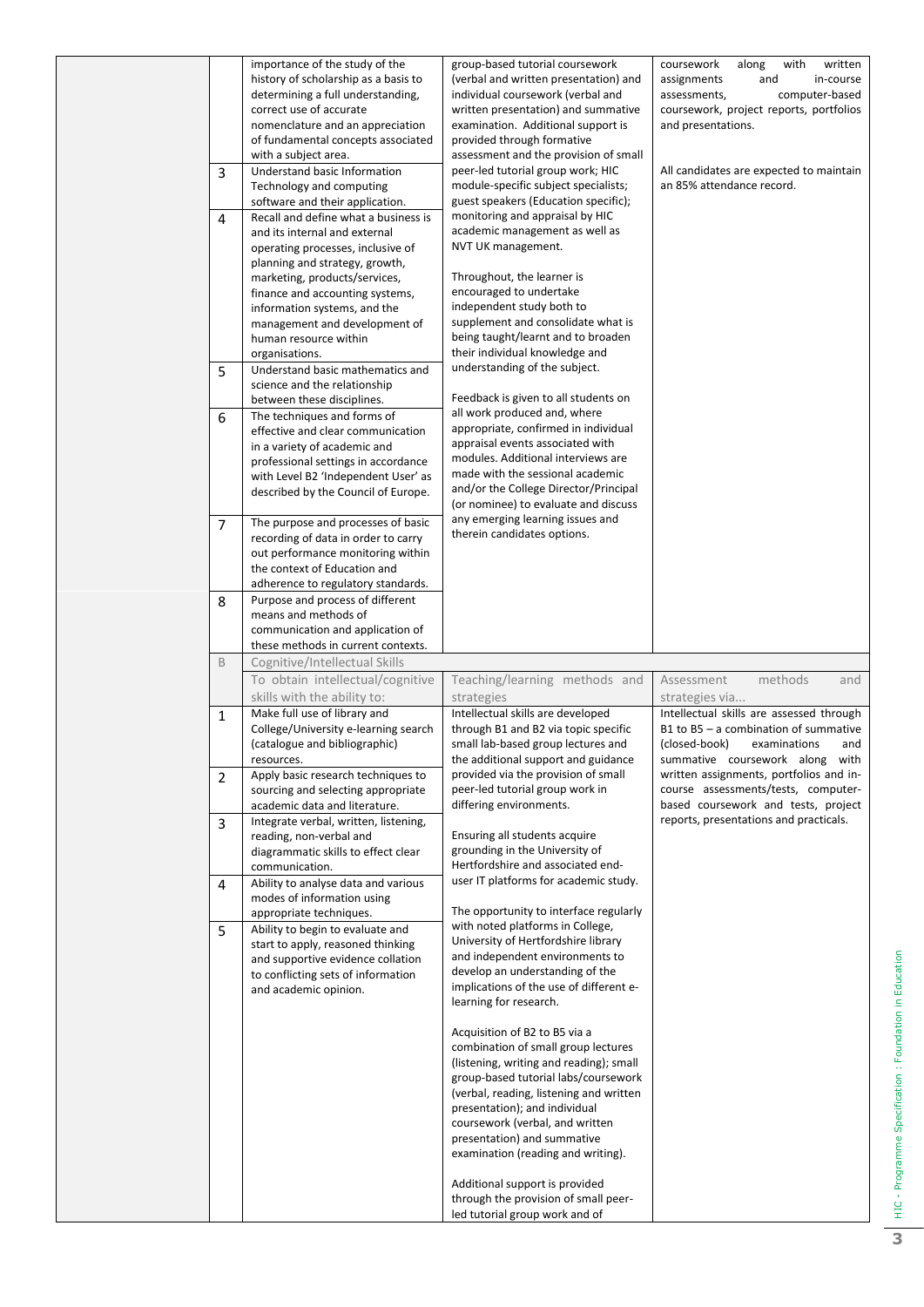|                           |                                    |                                                                                                                                                                                                                                                                                                                                                                                                                                                                                                                                                                                                                                                                                                                                                                                                                                                                                                                                                                                                                                                                                                                                                                                                                                             | individual tutorial support; College<br>module-specific subject specialists<br>delivering modules; guest speakers<br>(industry/topic specific); monitoring<br>and appraisal by College academic<br>management.<br>Throughout, the learner is<br>encouraged to develop intellectual<br>skills further by independent study                                                                                                                                                                                                                                                                                                                                                                                                                                                                                                                                                                                                                                                                                                                                                                                                                           |                                                                                                                                                                                                                                                                                                                                                                                                                                                                                                                                                                                                                                                                               |
|---------------------------|------------------------------------|---------------------------------------------------------------------------------------------------------------------------------------------------------------------------------------------------------------------------------------------------------------------------------------------------------------------------------------------------------------------------------------------------------------------------------------------------------------------------------------------------------------------------------------------------------------------------------------------------------------------------------------------------------------------------------------------------------------------------------------------------------------------------------------------------------------------------------------------------------------------------------------------------------------------------------------------------------------------------------------------------------------------------------------------------------------------------------------------------------------------------------------------------------------------------------------------------------------------------------------------|-----------------------------------------------------------------------------------------------------------------------------------------------------------------------------------------------------------------------------------------------------------------------------------------------------------------------------------------------------------------------------------------------------------------------------------------------------------------------------------------------------------------------------------------------------------------------------------------------------------------------------------------------------------------------------------------------------------------------------------------------------------------------------------------------------------------------------------------------------------------------------------------------------------------------------------------------------------------------------------------------------------------------------------------------------------------------------------------------------------------------------------------------------|-------------------------------------------------------------------------------------------------------------------------------------------------------------------------------------------------------------------------------------------------------------------------------------------------------------------------------------------------------------------------------------------------------------------------------------------------------------------------------------------------------------------------------------------------------------------------------------------------------------------------------------------------------------------------------|
|                           | C                                  | <b>Practical Skills</b><br>To obtain practical skills with<br>the ability to:                                                                                                                                                                                                                                                                                                                                                                                                                                                                                                                                                                                                                                                                                                                                                                                                                                                                                                                                                                                                                                                                                                                                                               | Teaching/learning methods and<br>strategies                                                                                                                                                                                                                                                                                                                                                                                                                                                                                                                                                                                                                                                                                                                                                                                                                                                                                                                                                                                                                                                                                                         | methods<br>Assessment<br>and<br>strategies via                                                                                                                                                                                                                                                                                                                                                                                                                                                                                                                                                                                                                                |
|                           | 1                                  | Employ key communication skills<br>appropriate to undergraduate<br>study, inclusive of written, verbal,<br>reading, numerical, graphical and<br>diagrammatic manipulation<br>and<br>presentation of information.                                                                                                                                                                                                                                                                                                                                                                                                                                                                                                                                                                                                                                                                                                                                                                                                                                                                                                                                                                                                                            | Practical<br>skills<br>developed<br>are<br>through:- Communication skills are<br>central to all teaching, class/lab-<br>based learning and self directed<br>these are tested<br>study:<br>out<br>throughout all assessment practices.                                                                                                                                                                                                                                                                                                                                                                                                                                                                                                                                                                                                                                                                                                                                                                                                                                                                                                               | Practical skills are assessed through<br>integrated themes used across the<br>continuous assessment framework for<br>the programme to test robust coping<br>skills in a number of environments.                                                                                                                                                                                                                                                                                                                                                                                                                                                                               |
|                           | $\overline{2}$                     | Employ analytical<br>skills<br>and<br>methodologies as a basis to further<br>study.                                                                                                                                                                                                                                                                                                                                                                                                                                                                                                                                                                                                                                                                                                                                                                                                                                                                                                                                                                                                                                                                                                                                                         | Students are encouraged to explore<br>and<br>develop<br>variety<br>of<br>communication skills, underpinned by                                                                                                                                                                                                                                                                                                                                                                                                                                                                                                                                                                                                                                                                                                                                                                                                                                                                                                                                                                                                                                       |                                                                                                                                                                                                                                                                                                                                                                                                                                                                                                                                                                                                                                                                               |
|                           | 3                                  | Ability to begin to engage critically<br>with academic content.                                                                                                                                                                                                                                                                                                                                                                                                                                                                                                                                                                                                                                                                                                                                                                                                                                                                                                                                                                                                                                                                                                                                                                             | the ILSC module.                                                                                                                                                                                                                                                                                                                                                                                                                                                                                                                                                                                                                                                                                                                                                                                                                                                                                                                                                                                                                                                                                                                                    | A combination of summative (closed-<br>book) examinations and summative<br>along<br>with<br>coursework<br>written<br>assignments, portfolios and in-course<br>assessments/tests,<br>computer-based<br>coursework and tests, project reports,<br>presentations and practicals.                                                                                                                                                                                                                                                                                                                                                                                                 |
|                           | D                                  | Transferable Skills<br>To obtain transferable skills                                                                                                                                                                                                                                                                                                                                                                                                                                                                                                                                                                                                                                                                                                                                                                                                                                                                                                                                                                                                                                                                                                                                                                                        | Teaching/learning methods and                                                                                                                                                                                                                                                                                                                                                                                                                                                                                                                                                                                                                                                                                                                                                                                                                                                                                                                                                                                                                                                                                                                       | Assessment<br>methods<br>and                                                                                                                                                                                                                                                                                                                                                                                                                                                                                                                                                                                                                                                  |
|                           | 1<br>$\overline{2}$<br>3<br>4<br>5 | with the ability to:<br>Select, read, digest, summarise and<br>synthesise information material in a<br>variety of forms, both qualitative<br>and quantitative (text, numerical<br>data and diagrammatic) and in an<br>appropriate manner to identify and<br>determine key facts/themes and<br>relevancy.<br>Use and clearly communicate<br>discursive, numerical, statistical and<br>diagrammatic ideas, concepts,<br>results and conclusions using<br>appropriate technical and non-<br>technical language and language<br>style, structure and form.<br>Apply<br>basic<br>research<br>and<br>referencing techniques to all<br>aspects of study, information<br>collation, information presentation<br>and formulation of academic<br>opinion<br>Embed the importance of self-study<br>and reliance.<br>This involves<br>cultivating and<br>developing<br>a a<br>responsibility within each student<br>to take cognizance for their own<br>learning, initiative, effective time-<br>management and self-discipline<br>within<br>the<br>academic<br>and<br>professional environments.<br>Begin to develop a very good<br>conceptual understanding<br>and<br>evaluation of the main aspects of<br>the cognate area and the wider<br>context. | strategies<br>Transferable skills are developed<br>through using a combination of all<br>delivery and assessment styles<br>(verbal and written, group and<br>individual)<br>within<br>used<br>the<br>programme<br>to<br>demonstrate<br>competence in presentation, reports,<br>mini dissertation<br>(to<br>enhance<br>summarisation techniques and limit<br>collusion and plagiarism), timed-<br>assignments (indicating knowledge,<br>organisation, time management and<br>clear communication ability), of the<br>following: design a persuasive<br>message from the audience's<br>perspective; demonstrate effective<br>presentation delivery skills in a<br>variety of situations; leave effective<br>voice-mail<br>messages;<br>write<br>persuasive E-mails, memos, letters;<br>and write factual essays and reports<br>in plain English. These skills are<br>reflective of in-context reading,<br>writing, speaking skills and enhanced<br>language acquisition.<br>Throughout,<br>the<br>learner<br>is<br>encouraged to develop transferable<br>skills by maintaining a record of<br>evidence and completing a personal<br>development plan. | strategies via<br>Transferable skills are assessed through<br>a combination of summative (closed-<br>book) examinations and summative<br>coursework<br>along<br>with<br>written<br>assignments<br>and<br>in-course<br>assessments,<br>computer-based<br>coursework, project reports, portfolios<br>and presentations. Indicating an ability<br>to effectively manage a complex and<br>flexible timetable, combining a variety<br>of delivery and assessment modes,<br>some of which are conflicting in<br>submission and style (verbal/written<br>and<br>individual/small<br>group, to<br>demonstrate effective organisation,<br>self-reliance and time-management<br>skills. |
| Assessment<br>Regulations |                                    | Summary:<br>the College.                                                                                                                                                                                                                                                                                                                                                                                                                                                                                                                                                                                                                                                                                                                                                                                                                                                                                                                                                                                                                                                                                                                                                                                                                    |                                                                                                                                                                                                                                                                                                                                                                                                                                                                                                                                                                                                                                                                                                                                                                                                                                                                                                                                                                                                                                                                                                                                                     | The programme is compliant with both the generic assessment regulations of Navitas UK and those of<br>Each module within the programme/stage of study has an associated Module Outline that may be                                                                                                                                                                                                                                                                                                                                                                                                                                                                            |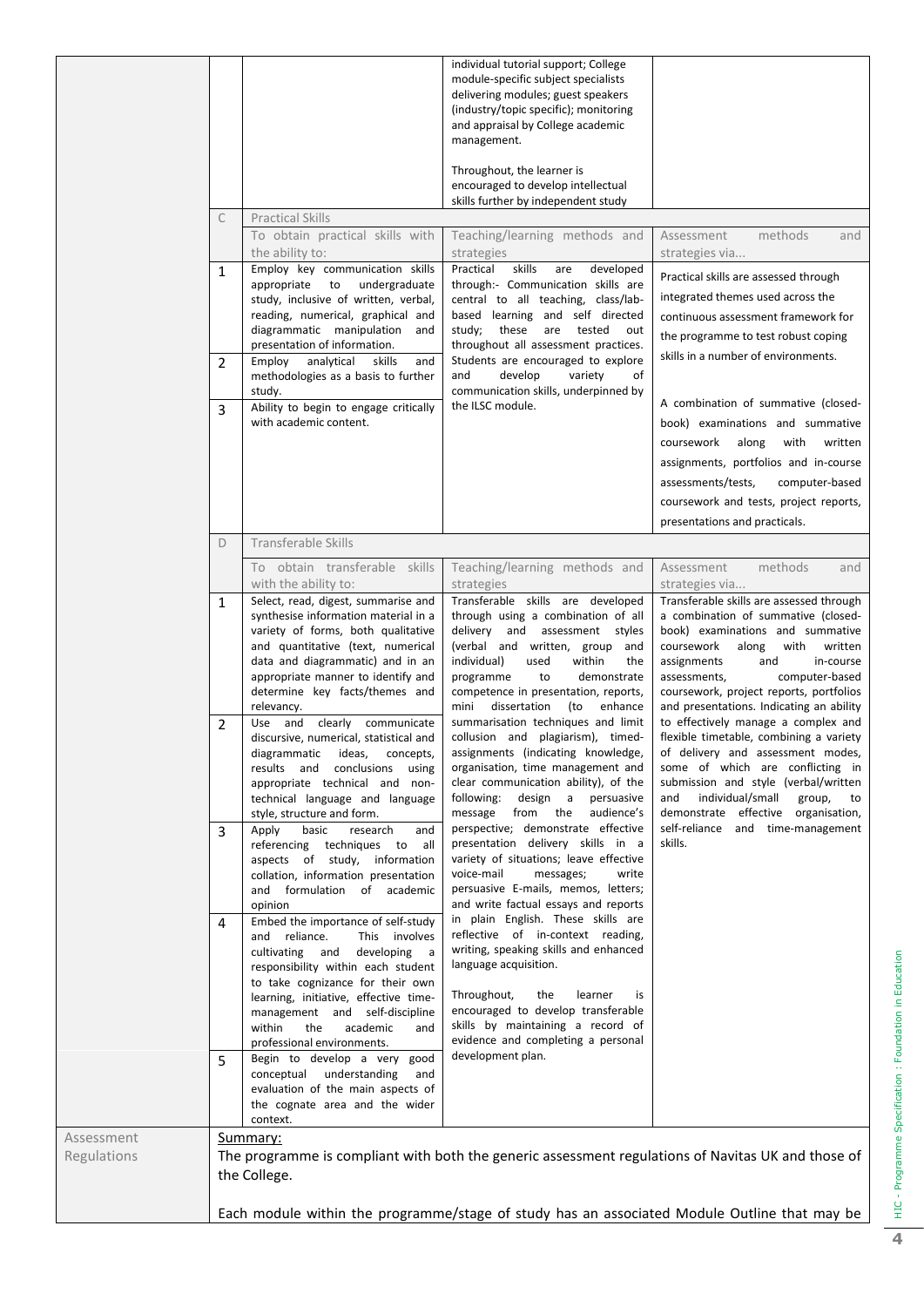broadened into a Definitive Module Document (DMD) either of which will be provided to students at the beginning of their studies. These documents offer generic information on the Aims and Specific LOs of the subject/s under study, basic references and the attendance and notional contact requirements. They also include topics/subject areas of study and outlines of the assessment events. Each module has an associated textbook, as prescribed by the University's Module Outlines, and a specifically developed Module Guide (MG) which includes the types of assessment activities employed, teaching methods, resources, assessment criteria and expectations, contact details of the tutor/s, referencing (if applicable) and submission/completion requirements. Contained is also a detailed lecture-by-lecture schedule of subjects students can be expected to cover over the teaching period. This acts as a useful reference for study and revision purposes. All assessment is designed to reflect and measure both an individual's and a cohort's achievement against the Specific LOs of the module and Intended LOs of the programme.

In-course written, reading, listening and oral assessment is built into all modules through general interaction between tutors and students, student peer review and small group tutorials or individual tutorials/appraisals. Modes of assessment include essay/report writing, oral presentation (group or individual, and poster), portfolio, and e-based, in-class or take home exercises/tests.

All written assessments must follow certain criteria in style and submission as noted in the relevant Module Guides or Module Introductory Document and Student Guide. This form of assessment is considered fundamental to a student's ability to communicate ideas and evidence with clarity, relevance and logic in a planned and organised manner. Plain writing style, syntax and grammar are core skills that can be enhanced to support the maturing of individual students' composition and thus academic and transferable proficiency.

Oral presentations, whether part of formal or informal assessment practice, are encouraged within all modules as they promote, among others, transferable skills and can identify those students who may be plagiarising material. It is advised, however, that they should not make up more than 60% of the final module mark unless as part of the learning rationale. Oral group presentations should ideally contain no more than five (5) students, unless specific reasoning is applied. Each member, irrespective of their role, should be awarded the same mark unless where obvious differentiation arises. This form of expression should not be allocated more than fifty (50) minutes per group, with less than a 30% weighting. Time limits must be upheld by tutors so as to ensure all students have the same opportunity to perform. Furthermore, tutors ought to notify students as to the materials available to them before preparation takes place.

Final summative examination normally adheres to closed-book, invigilated, timed conditions and takes place during allocated exam periods of a programme. It represents a measure of a student's achievement as a consequence of the Specific LOs associated with a module. It is utilised as a key measure of quality in teaching standards and provides a basis to aspects of delivery and environment which takes place at the conclusion of a semester by College academic services. Marks indicated in the relevant DMDs cannot be referred. Only in extenuating circumstances, sickness, personal tragedy or in the possibility of a clerical error, will deferral take place.

Formal assessment modalities (coursework and examination, respectively), combine to produce

the following weightings applied to any given module:

|            | .           |
|------------|-------------|
| Coursework | Examination |
| 100%       | 0%          |
| 70%        | 30%         |
| 60%        | 40%         |
| 50%        | 50%         |
| 40%        | 60%         |
| 30%        | 70%         |
| 0%         | 100%        |

Successful completion of a module is based on attaining the required overall pass grade prescribed. The assessment mode for a given module is based on the desired Specific LOs, their expressions can be found in the relevant DMD. Students must be briefed at the beginning of each module as to which weightings are in use. They should also be clearly advised as to the marking criteria and, hence, the achievement requirements for each grade cluster.

Where a student has a special need or disability, appropriate steps must be taken by the College, academic staff and/or internal/external invigilators to ensure that the need is recognised and a justified outcome identified.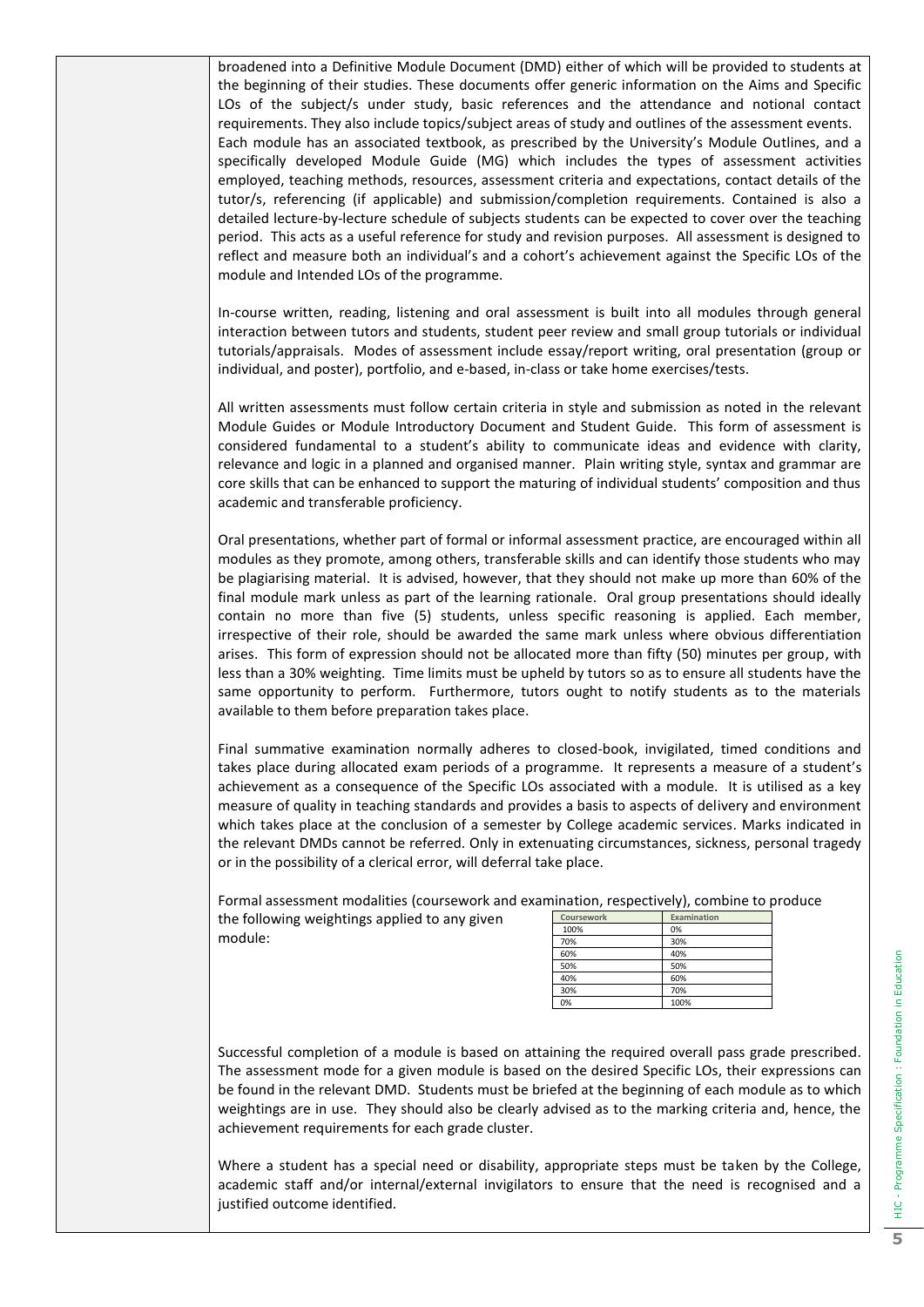|                      | Demonstration of achievement:                                                                                                                                                                                               |
|----------------------|-----------------------------------------------------------------------------------------------------------------------------------------------------------------------------------------------------------------------------|
|                      | Students must pass all modules at the prescribed grade in order to progress to the next stage of their<br>educational continuum, see Progression Criteria, below.                                                           |
|                      |                                                                                                                                                                                                                             |
|                      | Categories of performance and grading levels:                                                                                                                                                                               |
|                      | A and A*(High Distinction) - Distinctive level of knowledge, skill and understanding which<br>demonstrates an authoritative grasp of the concepts and principles and ability to communicate them                            |
|                      | in relation to the assessment event without plagiarism or collusion. Indications of originality in                                                                                                                          |
|                      | application of ideas, graphical representations, personal insights reflecting depth and confidence of                                                                                                                       |
|                      | understanding of issues raised in the assessment event.                                                                                                                                                                     |
|                      | B and B* (Distinction) – Level of competence demonstrating a coherent grasp of knowledge, skill and                                                                                                                         |
|                      | understanding of the assessment and ability to communicate them effectively without plagiarism or<br>collusion. Displays originality in interpreting concepts and principles. The work uses graphs and tables               |
|                      | to illustrate answers where relevant. Ideas and conclusions are expressed clearly. Many aspects of the                                                                                                                      |
|                      | student's application and result can be commended.                                                                                                                                                                          |
|                      | C (Credit) - Level of competence shows an acceptable knowledge, skill and understanding sufficient                                                                                                                          |
|                      | to indicate that the student is able to make further progress. The outcome shows satisfactorily<br>understanding and performance of the requirements of the assessment tasks without plagiarism or                          |
|                      | collusion. Demonstrates clear expression of ideas, draws recognisable and relevant conclusions.                                                                                                                             |
|                      | D (Pass) - Evidence of basic competence to meet requirements of the assessment task and event                                                                                                                               |
|                      | without plagiarism or collusion. Evidence of basic acquaintance with relevant source material.                                                                                                                              |
|                      | Limited attempt to organise and communicate the response. Some attempt to draw relevant                                                                                                                                     |
|                      | conclusions.                                                                                                                                                                                                                |
|                      | F (Fail) – The student's application and result shows that the level of competence being sought has                                                                                                                         |
|                      | not yet been achieved. The assessed work shows a less than acceptable grasp of knowledge, skill and                                                                                                                         |
|                      | understanding of the requirements and communication of the assessment event and associated                                                                                                                                  |
|                      | tasks.                                                                                                                                                                                                                      |
|                      | Generic marking criteria:                                                                                                                                                                                                   |
|                      | Response – the response must address all parts of the question, that is not just a part or parts of the                                                                                                                     |
|                      | question. A response that is not specifically tailored to the needs of the question will not be<br>accepted.                                                                                                                |
|                      | Structure - the student has identified the main issues of the question and attached the appropriate<br>emphasis to them; has stated their agreement accurately and in some detail; and has utilised the<br>supporting data. |
|                      | Context - the student has displayed knowledge of the basic subject matter under assessment; has                                                                                                                             |
|                      | included only relevant material where required; has provided a written agreement or                                                                                                                                         |
|                      | mathematical/numerical/diagrammatic/modelled statement and, in doing so, has addressed all<br>aspects of it in reaching a conclusion; and has provided a clear understanding of a question in                               |
|                      | reaching a conclusion.<br>Presentation - due credit, specified as a percentage of the marking criteria, will be given for a succinct                                                                                        |
|                      | and fluent writing style.                                                                                                                                                                                                   |
|                      | Illegible material will not be given due credit, specified as a percentage of the marking criteria.                                                                                                                         |
|                      | Penalty - a student will be penalised if they have not tackled each issue of a question separately,                                                                                                                         |
|                      | stating their agreement and or rationalised progression, and then applying this to the facts; and will                                                                                                                      |
|                      | be penalised for not providing evidence of academically based reasoning in an answer.                                                                                                                                       |
|                      | Sources - the student should provide accurate referencing; it is essential that a student does not                                                                                                                          |
| Moderation           | plagiarise from any source.<br>Summary: 10% sample of all assessment components by a subject specialist.                                                                                                                    |
|                      | External Examiner where necessary.                                                                                                                                                                                          |
| Progression Criteria | Summary: minimum pass mark of 50% achieved for all modules listed.                                                                                                                                                          |
| Failure to Progress  | Summary: a student may not fail a module on more than two (2) occasions, failure of the module                                                                                                                              |
|                      | requires that a student re-take the entire module at full cost; failure of a student to complete a<br>module on the re-take of that module will result in referral to the College Learning and Teaching                     |
|                      | Board for a student management decision. (The University will not be incumbent to progress students                                                                                                                         |
|                      | who fail).                                                                                                                                                                                                                  |
| Associated           | With the exception of ILSC, all University prescribed modules form the basis of the curriculum, see                                                                                                                         |
| Documentation        | Appendix 3 for the conversion of nomenclature $-$ for the purpose of clarity, the University modules                                                                                                                        |
|                      | will be referred to under College module coding guidelines.                                                                                                                                                                 |
|                      | Definitive Module Documents (DMDs) as follows: DMD/ILS001; DMD/BUS107; DMD/SCI104;                                                                                                                                          |

HIC - Programme Specification : Foundation in Education **6** HIC - Programme Specification: Foundation in Education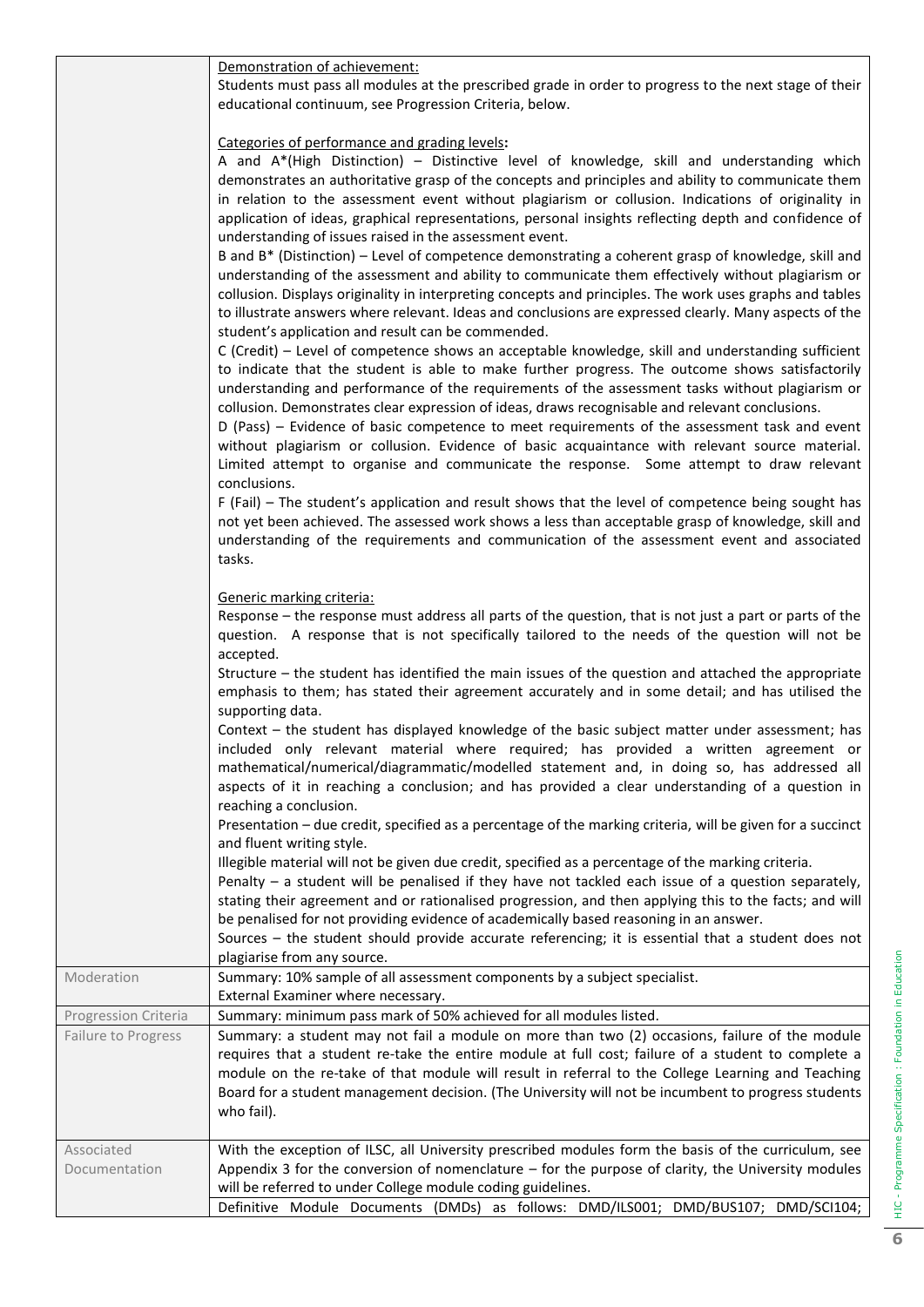|                          | DMD/BUS112; DMD/SCI120; DMD/BUS106; DMD/MAC101; DMD/EDU101                                                                  |                                                                                             |                                                                                                                                                                                                 |                  |                   |                          |                 |  |  |
|--------------------------|-----------------------------------------------------------------------------------------------------------------------------|---------------------------------------------------------------------------------------------|-------------------------------------------------------------------------------------------------------------------------------------------------------------------------------------------------|------------------|-------------------|--------------------------|-----------------|--|--|
|                          | Module Guides (MGs) or Module Introductory Documents as follows: DMD/ILS001; DMD/BUS107;                                    |                                                                                             |                                                                                                                                                                                                 |                  |                   |                          |                 |  |  |
|                          | DMD/SCI104; DMD/BUS112; DMD/SCI120; DMD/BUS106; DMD/MAC101; DMD/EDU101<br>Associated teaching aids for a module as required |                                                                                             |                                                                                                                                                                                                 |                  |                   |                          |                 |  |  |
|                          |                                                                                                                             |                                                                                             |                                                                                                                                                                                                 |                  |                   |                          |                 |  |  |
|                          |                                                                                                                             | <b>Associated Student Handbook</b><br><b>College Policies and Regulations (CPRs)</b>        |                                                                                                                                                                                                 |                  |                   |                          |                 |  |  |
| Human Resource           |                                                                                                                             |                                                                                             | Sessional academics (tutors) - with appropriate qualifications, experience and abilities.                                                                                                       |                  |                   |                          |                 |  |  |
|                          |                                                                                                                             |                                                                                             | Guest speakers - relevant industries as requested by the College.                                                                                                                               |                  |                   |                          |                 |  |  |
| <b>Built Environment</b> |                                                                                                                             |                                                                                             | All lectures/classes/small group tutorials are held in the designated HIC class rooms, seminar rooms                                                                                            |                  |                   |                          |                 |  |  |
|                          |                                                                                                                             |                                                                                             | and dedicated IT laboratories, as well as in UH facilities booked by HIC; students are encouraged to                                                                                            |                  |                   |                          |                 |  |  |
|                          |                                                                                                                             |                                                                                             | use the University of Hertfordshire's LRC for self-directed study; students are encouraged to use their<br>private IT facilities where possible; field-trips will be taken as required.         |                  |                   |                          |                 |  |  |
| E-learning               |                                                                                                                             |                                                                                             | College Axis/Moodle Portal; University Studynet/Canvas; Library                                                                                                                                 |                  |                   |                          |                 |  |  |
| Library                  | <b>LRC De Havilland</b>                                                                                                     |                                                                                             |                                                                                                                                                                                                 |                  |                   |                          |                 |  |  |
| Programme                |                                                                                                                             |                                                                                             |                                                                                                                                                                                                 |                  |                   |                          |                 |  |  |
| <b>Framework</b>         | Two (2) Semesters:-                                                                                                         |                                                                                             |                                                                                                                                                                                                 |                  |                   |                          |                 |  |  |
|                          |                                                                                                                             | <b>Foundation in Education</b>                                                              |                                                                                                                                                                                                 |                  |                   |                          |                 |  |  |
|                          | <b>Core Modules</b>                                                                                                         |                                                                                             |                                                                                                                                                                                                 |                  |                   |                          |                 |  |  |
|                          | <b>Contact</b>                                                                                                              | <b>College Module</b>                                                                       | <b>Module Name</b>                                                                                                                                                                              |                  | Pass              |                          |                 |  |  |
|                          | Hrs/Wk                                                                                                                      | Code                                                                                        |                                                                                                                                                                                                 | Credit<br>Points | Mark<br>%         | Exam<br>%                | Coursework<br>% |  |  |
|                          | Semester 1                                                                                                                  |                                                                                             |                                                                                                                                                                                                 |                  |                   |                          |                 |  |  |
|                          | 4                                                                                                                           | <b>ILS001</b>                                                                               | Interactive Learning Skills and                                                                                                                                                                 | 15               | 50                | 30                       | 70              |  |  |
|                          |                                                                                                                             |                                                                                             | Communication                                                                                                                                                                                   |                  |                   |                          |                 |  |  |
|                          | 4                                                                                                                           | <b>BUS107</b>                                                                               | Principles of ICT                                                                                                                                                                               | 15               | 50                | 80                       | 20              |  |  |
|                          | $\overline{4}$<br>4                                                                                                         | <b>SCI104</b><br><b>BUS112</b>                                                              | <b>Mathematics 1</b><br>Globalisation                                                                                                                                                           | 15<br>15         | 50<br>50          | 100<br>50                | 50              |  |  |
|                          | Semester 2                                                                                                                  |                                                                                             |                                                                                                                                                                                                 |                  |                   |                          |                 |  |  |
|                          | 4                                                                                                                           | <b>SCI120</b>                                                                               | <b>Biology A</b>                                                                                                                                                                                | 15               | 50                | 50                       | 50              |  |  |
|                          | 4                                                                                                                           | <b>BUS106</b>                                                                               | <b>Business Studies</b>                                                                                                                                                                         | 15               | 50                | 60                       | 40              |  |  |
|                          | 4                                                                                                                           | MAC101                                                                                      | <b>Introduction to Mass</b>                                                                                                                                                                     | 15               | 50                |                          | 100             |  |  |
|                          | 4                                                                                                                           | EDU101                                                                                      | Communications<br>People & Society                                                                                                                                                              | 15               | 50                | $\overline{\phantom{a}}$ | 100             |  |  |
|                          |                                                                                                                             | <b>Postgraduate Stage 1:</b>                                                                |                                                                                                                                                                                                 |                  | 120 credit points |                          |                 |  |  |
|                          |                                                                                                                             | <b>University Foundation in Education</b>                                                   |                                                                                                                                                                                                 |                  |                   |                          |                 |  |  |
| Management               |                                                                                                                             | The Foundation in Education programme is delivered by HIC on the College Lane Campus of the |                                                                                                                                                                                                 |                  |                   |                          |                 |  |  |
|                          |                                                                                                                             |                                                                                             | University of Hertfordshire. This scenario seeks to provide the necessary resources to ensure that all                                                                                          |                  |                   |                          |                 |  |  |
|                          |                                                                                                                             |                                                                                             | students enrolled with HIC are afforded an educational experience that not only provides assimilation                                                                                           |                  |                   |                          |                 |  |  |
|                          |                                                                                                                             |                                                                                             | into campus and student life but is aligned with the standards and protocols of the University                                                                                                  |                  |                   |                          |                 |  |  |
|                          | experience.                                                                                                                 |                                                                                             |                                                                                                                                                                                                 |                  |                   |                          |                 |  |  |
|                          |                                                                                                                             |                                                                                             | The programme operates under and according to the general compliance structures determined by                                                                                                   |                  |                   |                          |                 |  |  |
|                          |                                                                                                                             |                                                                                             | the Quality and Standards Office Navitas UK. This Office has oversight of all Navitas programmes<br>operating in the UK. Any changes to a programme must be submitted via the normal Navitas UK |                  |                   |                          |                 |  |  |
|                          |                                                                                                                             |                                                                                             | processes through the Quality and Standards Office.                                                                                                                                             |                  |                   |                          |                 |  |  |
|                          |                                                                                                                             |                                                                                             | The general operational management of the programme lies with HIC's academic services which                                                                                                     |                  |                   |                          |                 |  |  |
|                          |                                                                                                                             |                                                                                             | assume overall responsibility for the administrative and implementation functions.                                                                                                              |                  |                   |                          |                 |  |  |
|                          |                                                                                                                             |                                                                                             | The HIC Manager of Academic Services and the HIC College Director/Principal or nominee, is                                                                                                      |                  |                   |                          |                 |  |  |
|                          |                                                                                                                             |                                                                                             | responsible for the day-to-day management of the programme inclusive of attendance monitoring.                                                                                                  |                  |                   |                          |                 |  |  |
|                          |                                                                                                                             |                                                                                             | HIC provides additional tutorial support to any student who may require it, to the amount of two (2)                                                                                            |                  |                   |                          |                 |  |  |
|                          |                                                                                                                             |                                                                                             | extra contact hours per week per enrolled student.                                                                                                                                              |                  |                   |                          |                 |  |  |
|                          |                                                                                                                             |                                                                                             | The various sessional academic module leaders/lecturers/tutors are responsible for the delivery and                                                                                             |                  |                   |                          |                 |  |  |
|                          |                                                                                                                             |                                                                                             | initial assessment of modules whilst appraisal of delivery and programme content is advised by the                                                                                              |                  |                   |                          |                 |  |  |
|                          | HIC Head of Teaching & Learning and the HIC College Director/Principal or nominee in consultation                           |                                                                                             |                                                                                                                                                                                                 |                  |                   |                          |                 |  |  |
|                          | with the Quality and Standards Office Navitas UK, the Head of the School of Education and associated                        |                                                                                             |                                                                                                                                                                                                 |                  |                   |                          |                 |  |  |
|                          |                                                                                                                             |                                                                                             | appropriate Programme Directors/Leaders and/or Collaborative Partnership Leader.                                                                                                                |                  |                   |                          |                 |  |  |
|                          |                                                                                                                             | the HIC Foundation in Education.                                                            | The Learning and Teaching Board of the College, is identified as responsible for candidate selection to                                                                                         |                  |                   |                          |                 |  |  |
| Monitoring<br>and        |                                                                                                                             |                                                                                             | Formal review of the Foundation in Education programme takes place as an annual review in                                                                                                       |                  |                   |                          |                 |  |  |
| Review                   |                                                                                                                             |                                                                                             | March/April between HIC, the Quality and Standards Office Navitas UK and representation from the                                                                                                |                  |                   |                          |                 |  |  |
|                          |                                                                                                                             |                                                                                             | School of Education. Strategic, logistical and operational issues are developed within the remit of the                                                                                         |                  |                   |                          |                 |  |  |
|                          |                                                                                                                             |                                                                                             | Academic and Operational Advisory Committee (AOAC) held on a trimester basis and chaired by the                                                                                                 |                  |                   |                          |                 |  |  |
|                          |                                                                                                                             |                                                                                             | Head of UK Partnerships at the University of Hertfordshire. Progression is determined via the HIC                                                                                               |                  |                   |                          |                 |  |  |
|                          | Board of Examiners.                                                                                                         |                                                                                             |                                                                                                                                                                                                 |                  |                   |                          |                 |  |  |
|                          |                                                                                                                             |                                                                                             |                                                                                                                                                                                                 |                  |                   |                          |                 |  |  |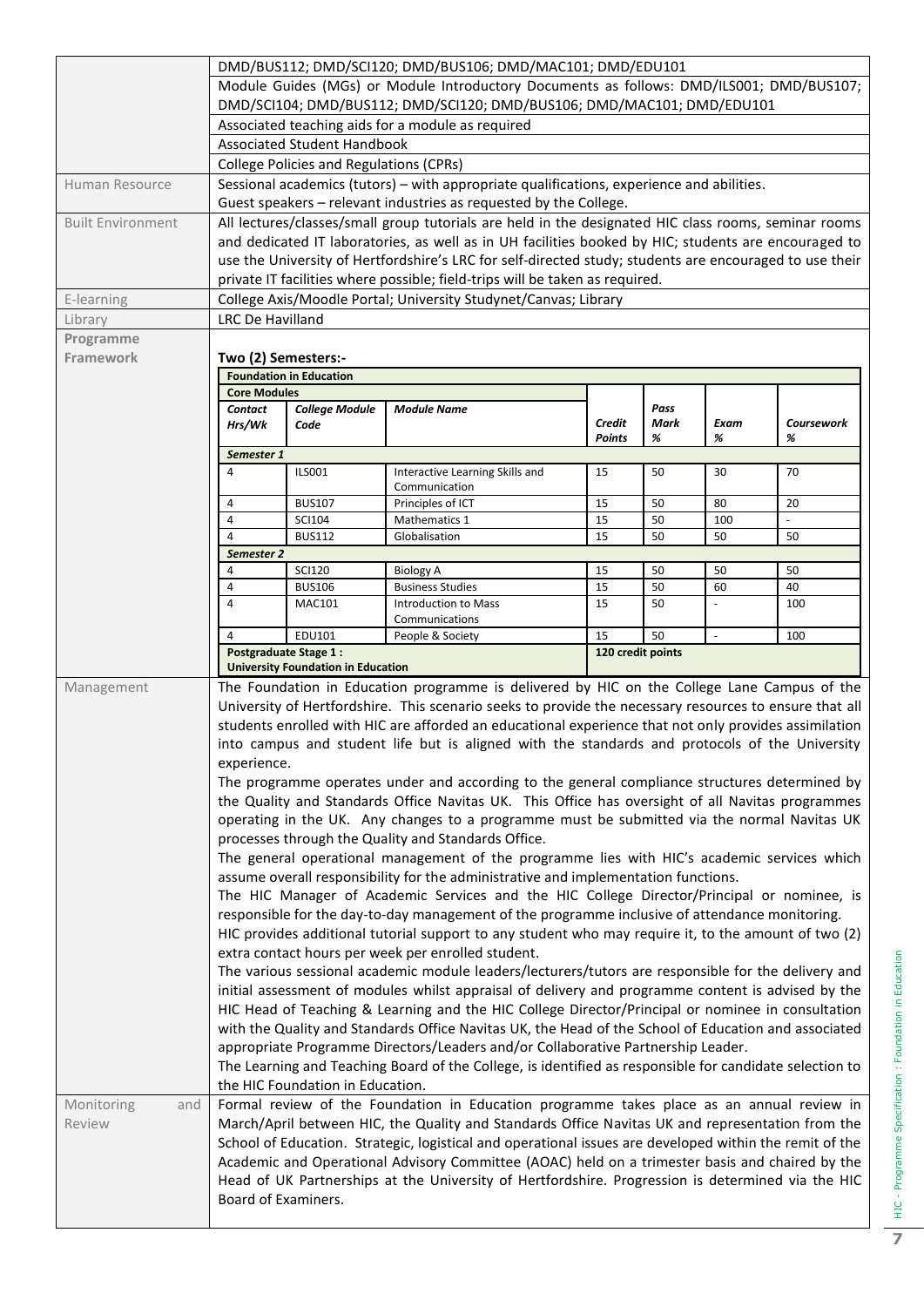|                           | Informal Review takes place on a regular basis via interface between students, academic services and<br>the teaching staff using both student surveys (inclusive of i-graduate) and teaching observation and<br>ARQUE.                                                                                                                                                                                   |
|---------------------------|----------------------------------------------------------------------------------------------------------------------------------------------------------------------------------------------------------------------------------------------------------------------------------------------------------------------------------------------------------------------------------------------------------|
| <b>Entry Requirements</b> |                                                                                                                                                                                                                                                                                                                                                                                                          |
|                           | The normal entry requirements for the programme are:                                                                                                                                                                                                                                                                                                                                                     |
|                           | 5 GCSEs grade D and above (pre-2017 system) or 5 GCSES at grade boundary 4 (new system), or<br>international equivalent (see CPR QS3)                                                                                                                                                                                                                                                                    |
|                           | Language ability to the level of CEFR B2 is required, e.g. IELTS 5.5 (with no less than 5.5 in each band).                                                                                                                                                                                                                                                                                               |
|                           | The programme is subject to the University's Principles, Policies and Regulations for the Admission of<br>Students to Undergraduate and Taught Postgraduate Programmes (in UPR SA03), along with<br>associated procedures. These will take account of University policy and guidelines for assessing<br>accredited prior certificated learning (APCL) and accredited prior experiential learning (APEL). |
| Appendix 1                | Intended Learning Outcomes in the constituent modules - table inserted indicating direct mapping of<br>LOs per module.                                                                                                                                                                                                                                                                                   |
| Appendix 2                | Delivery schedule incorporating notional, contact and self-directed hours of study applied to each                                                                                                                                                                                                                                                                                                       |
|                           | module and therein the programme.                                                                                                                                                                                                                                                                                                                                                                        |
| Appendix 3                | Module conversion codes and descriptors and module mapping by pathway.                                                                                                                                                                                                                                                                                                                                   |
| Appendix 4                | College DMDs.                                                                                                                                                                                                                                                                                                                                                                                            |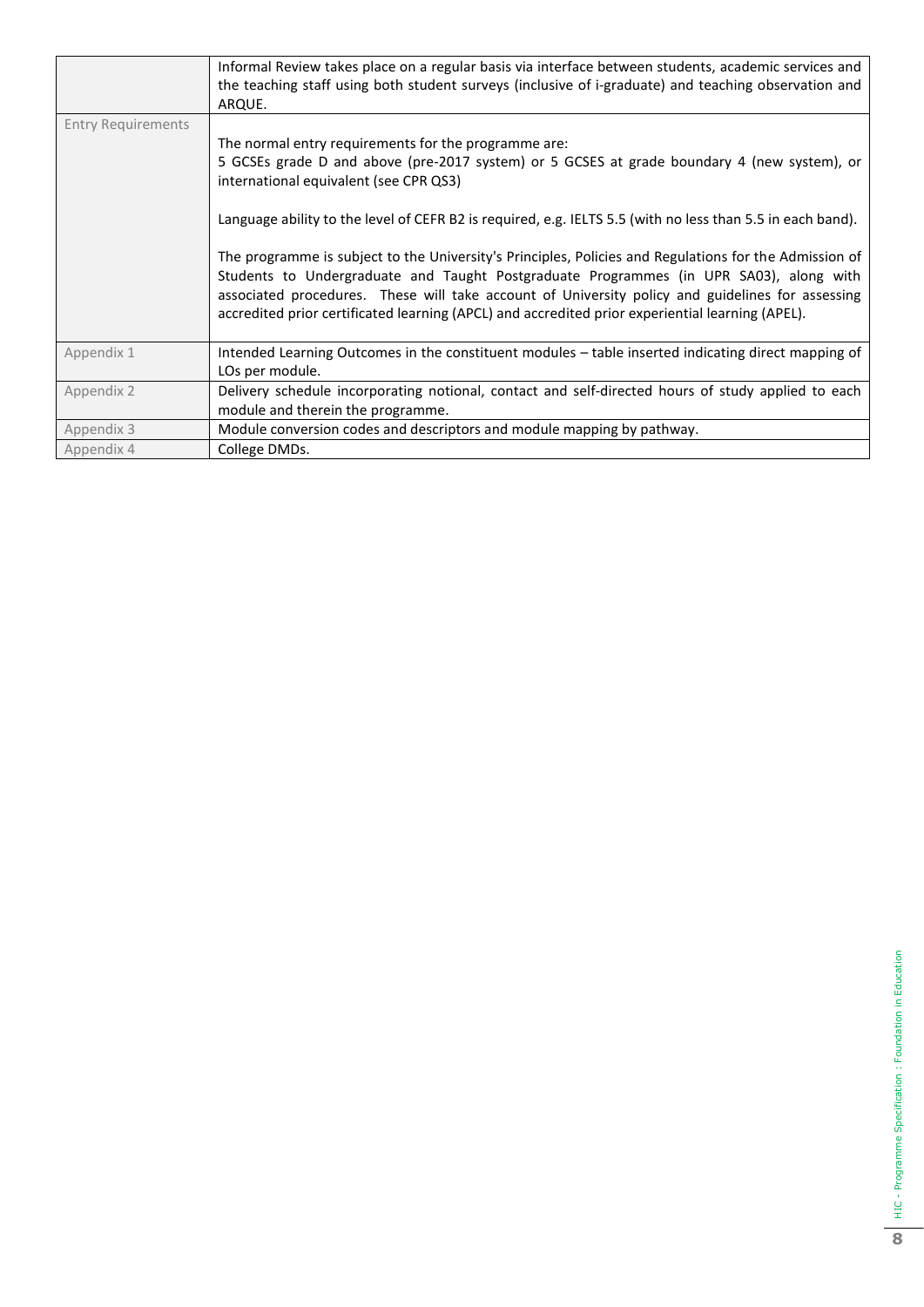# **Appendix 1**

### **Development of Programme Learning Outcomes (LOs) in the Constituent Modules:**

The tables below map where the intended LOs of the programme are assessed in the core/constituent modules. It provides an aid to (i) academic staff in understanding how individual modules contribute to the programme aims, (ii) a checklist for quality control purposes, and (iii) a means to help students monitor their own learning, personal and professional development as the programme progresses. Key: LOs which are assessed as part of a given module  $\checkmark\checkmark$ .

| FHEQ 0                  |                                |              |                                    |              |              |              |              |              |              |              | <b>Intended LOs</b> |                            |              |              |              |                                                       |                |              |              |              |              |              |
|-------------------------|--------------------------------|--------------|------------------------------------|--------------|--------------|--------------|--------------|--------------|--------------|--------------|---------------------|----------------------------|--------------|--------------|--------------|-------------------------------------------------------|----------------|--------------|--------------|--------------|--------------|--------------|
| <b>HIC Core Modules</b> |                                |              | <b>Knowledge and Understanding</b> |              |              |              |              |              |              |              |                     | <b>Intellectual Skills</b> |              |              |              | <b>Practical Skills</b><br><b>Transferable Skills</b> |                |              |              |              |              |              |
| Module<br>Code          | <b>Module Title</b>            | A.1          | A.2                                | A.3          | A.4          | A.5          | A.6          | A.7          | A.8          | B.1          | B.2                 | B.3                        | B.4          | B.5          | C.1          | C.2                                                   | C <sub>3</sub> | D.1          | D.2          | D.3          | D.4          | <b>D.5</b>   |
| <b>ILS001</b>           | Interactive<br>Learning Skills | $\checkmark$ | $\checkmark$                       | $\checkmark$ |              |              | $\checkmark$ | $\checkmark$ | $\checkmark$ | $\checkmark$ | $\checkmark$        | $\checkmark$               | $\checkmark$ | $\checkmark$ | $\checkmark$ | $\checkmark$                                          | $\checkmark$   | $\checkmark$ | $\checkmark$ | $\checkmark$ | $\checkmark$ | $\checkmark$ |
|                         | and<br>Communication           |              |                                    |              |              |              |              |              |              |              |                     |                            |              |              |              |                                                       |                |              |              |              |              |              |
| <b>BUS107</b>           | Principles of ICT              |              |                                    | $\checkmark$ |              |              |              |              |              | $\checkmark$ | $\checkmark$        | $\checkmark$               | $\checkmark$ | $\checkmark$ | $\checkmark$ | $\checkmark$                                          | $\checkmark$   | $\checkmark$ | $\checkmark$ | $\checkmark$ | $\checkmark$ | $\checkmark$ |
| <b>SCI104</b>           | Mathematics 1                  |              |                                    |              |              | $\checkmark$ |              | $\checkmark$ |              | $\checkmark$ | $\checkmark$        | $\checkmark$               | $\checkmark$ | $\checkmark$ | $\checkmark$ | $\checkmark$                                          | $\checkmark$   | $\checkmark$ | $\checkmark$ | $\checkmark$ | $\checkmark$ | $\checkmark$ |
| <b>BUS112</b>           | Globalisation                  |              |                                    |              | $\checkmark$ |              |              |              |              | $\checkmark$ | $\checkmark$        | $\checkmark$               | $\checkmark$ | $\checkmark$ | $\checkmark$ | $\checkmark$                                          | $\checkmark$   | $\checkmark$ | $\checkmark$ | $\checkmark$ | $\checkmark$ | $\checkmark$ |
| <b>SCI120</b>           | <b>Biology A</b>               |              |                                    |              |              | $\checkmark$ |              | $\checkmark$ |              | $\checkmark$ | $\checkmark$        | $\checkmark$               | $\checkmark$ | $\checkmark$ | $\checkmark$ | $\checkmark$                                          | $\checkmark$   | $\checkmark$ | $\checkmark$ | $\checkmark$ | $\checkmark$ | $\checkmark$ |
| <b>BUS106</b>           | <b>Business Studies</b>        |              |                                    |              | $\checkmark$ |              |              |              |              | $\checkmark$ | $\checkmark$        | $\checkmark$               | $\checkmark$ | $\checkmark$ | $\checkmark$ | $\checkmark$                                          | $\checkmark$   | $\checkmark$ | $\checkmark$ | $\checkmark$ | $\checkmark$ | $\checkmark$ |
| <b>MAC101</b>           | Introduction to                |              |                                    |              |              |              |              |              | $\checkmark$ | $\checkmark$ | $\checkmark$        | $\checkmark$               | $\checkmark$ | $\checkmark$ | $\checkmark$ | $\checkmark$                                          | $\checkmark$   | $\checkmark$ | $\checkmark$ | $\checkmark$ | $\checkmark$ | $\checkmark$ |
|                         | Mass<br>Communications         |              |                                    |              |              |              |              |              |              |              |                     |                            |              |              |              |                                                       |                |              |              |              |              |              |
| EDU101                  | People & Society               | $\checkmark$ | $\checkmark$                       |              |              |              | $\checkmark$ | $\checkmark$ |              | $\checkmark$ | $\checkmark$        | $\checkmark$               | $\checkmark$ | $\checkmark$ | $\checkmark$ | $\checkmark$                                          | $\checkmark$   | $\checkmark$ | $\checkmark$ | $\checkmark$ | $\checkmark$ | $\checkmark$ |

#### **Knowledge and Understanding**

| A.1 | Demonstrate knowledge of current educational issues and surrounding policy considerations.                                                                                                                                     |
|-----|--------------------------------------------------------------------------------------------------------------------------------------------------------------------------------------------------------------------------------|
| A.2 | Understand the role and importance of the study of the history of scholarship as a basis to determining a full understanding, correct use of accurate nomenclature and an appreciation of fundamental concepts associated with |
|     | area.                                                                                                                                                                                                                          |
| A.3 | Understand basic Information Technology and computing software and their application.                                                                                                                                          |
| A.4 | Recall and define what a business is and its internal and external operating processes, inclusive of planning and strategy, growth, marketing, products/services, finance and accounting systems, information systems, and the |
|     | and development of human resource within organisations.                                                                                                                                                                        |
| A.5 | Understand basic mathematics and science and the relationship between these disciplines.                                                                                                                                       |
| A.6 | The techniques and forms of effective and clear communication in a variety of academic and professional settings in accordance with Level B2 'Independent User' as described by the Council of Europe.                         |
| A.7 | The purpose and processes of basic recording of data in order to carry out performance monitoring within the context of Education and adherence to regulatory standards.                                                       |
| A.8 | Purpose and process of different means and methods of communication and application of these methods in current contexts.                                                                                                      |
|     | Intollactual/Cognitive Chille                                                                                                                                                                                                  |

#### **Intellectual/Cognitive Skills**

|            | meneciaal, cognitive skins                                                                                                                                    |
|------------|---------------------------------------------------------------------------------------------------------------------------------------------------------------|
| B.1        | Make full use of library and College/University e-learning search (catalogue and bibliographic) resources.                                                    |
| B.2        | Apply basic research techniques to sourcing and selecting appropriate academic data and literature.                                                           |
| <b>B.3</b> | Integrate verbal, written, listening, reading, non-verbal and diagrammatic skills to effect clear communication.                                              |
| <b>B.4</b> | Ability to analyse data and various modes of information using appropriate techniques.                                                                        |
| <b>B.5</b> | Ability to begin to evaluate and start to apply, reasoned thinking and supportive evidence collation to conflicting sets of information and academic opinion. |
|            |                                                                                                                                                               |

#### **Practical skills**

| $\sim$ $\sim$<br>◡.⊥ | Employ key communication skills appropriate to undergraduate study, inclusive of written, verbal, reading, numerical, graphical and diagrammatic manipulation and presentation of information |
|----------------------|-----------------------------------------------------------------------------------------------------------------------------------------------------------------------------------------------|
| J.L                  | Employ analytical skills and methodologies as a basis to further study                                                                                                                        |
| د.ب                  | Ability to begin to engage critically with academic content                                                                                                                                   |

#### **Transferable skills**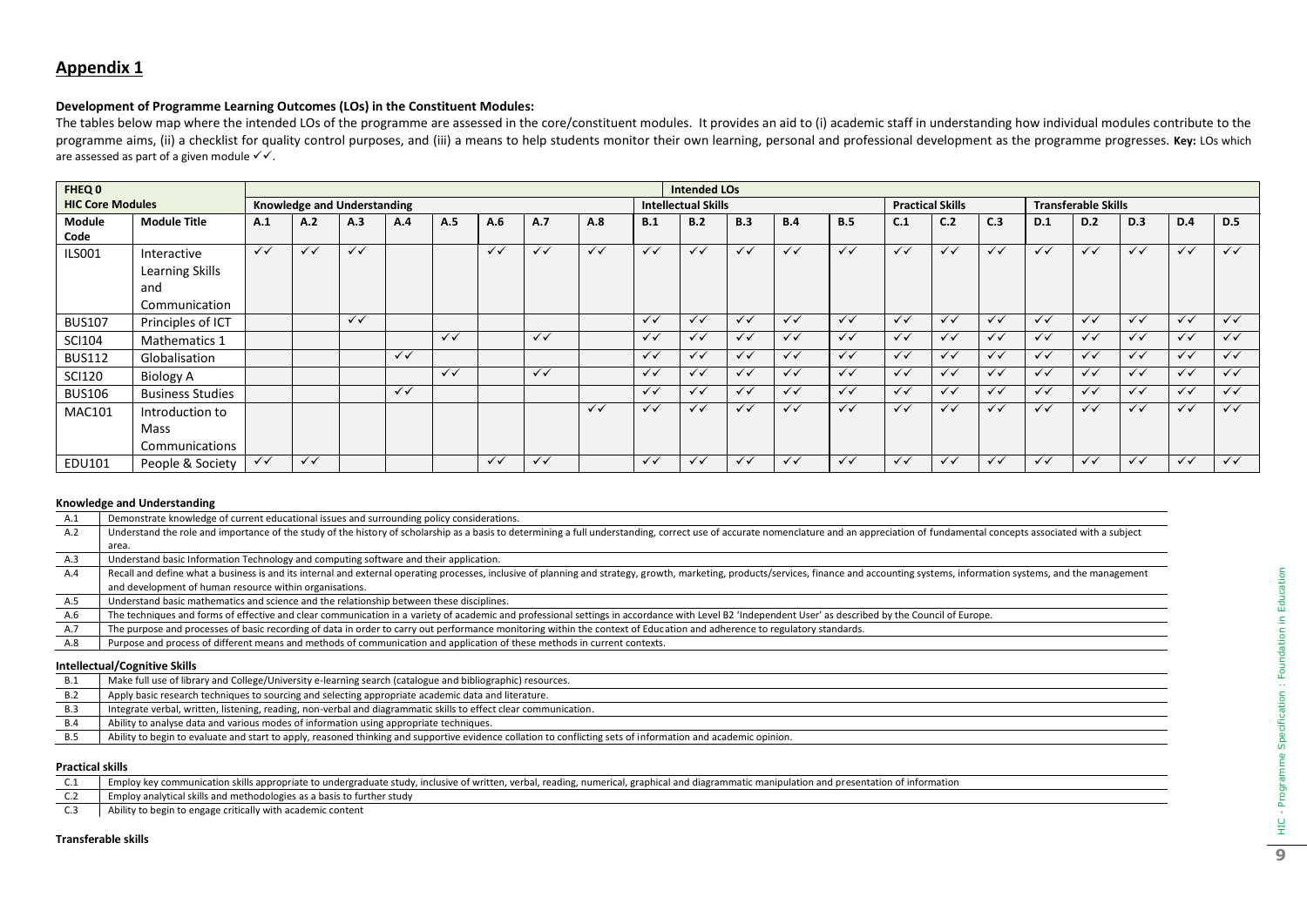| D.1 | Select, read, digest, summarise and synthesise information material in a variety of forms, both qualitative and quantitative (text, numerical data and diagrammatic) and in an appropriate manner to identify and determine ke |
|-----|--------------------------------------------------------------------------------------------------------------------------------------------------------------------------------------------------------------------------------|
|     | and relevancy.                                                                                                                                                                                                                 |
| D.2 | Use and clearly communicate discursive, numerical, statistical and diagrammatic ideas, concepts, results and conclusions using appropriate technical and non-technical language and language style, structure and form.        |
| D.3 | Apply basic research and referencing techniques to all aspects of study, information collation, information presentation and formulation of academic opinion.                                                                  |
| D.4 | Embed the importance of self-study and reliance. This involves cultivating and developing a responsibility within each student to take cognizance for their own learning, initiative, effective time-management and self-disci |
|     | academic and professional environments.                                                                                                                                                                                        |

D.5 Begin to develop a very good conceptual understanding and evaluation of the main aspects of the cognate area and the wider context.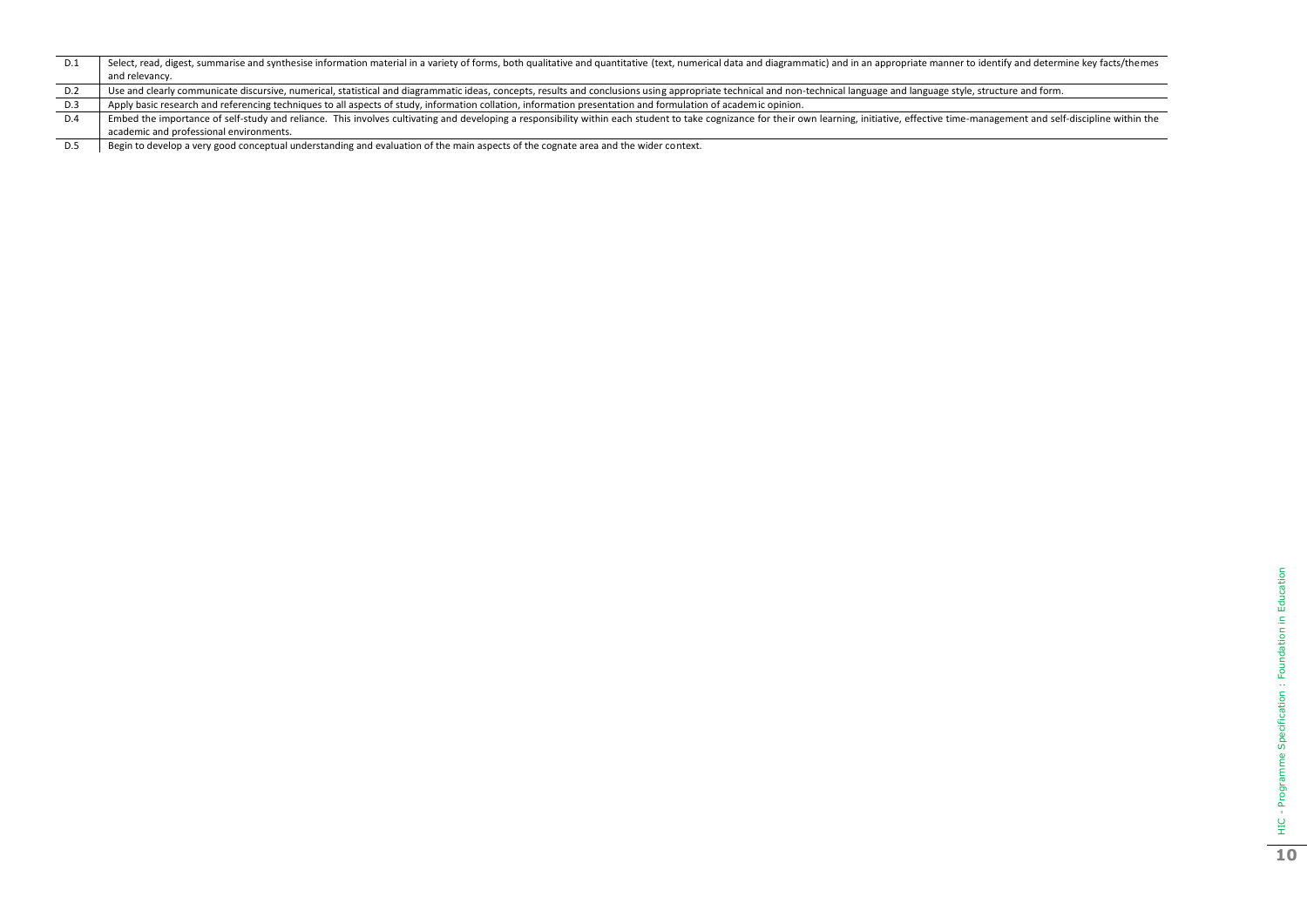# **Appendix 2**

# **Teaching Rotations:**

## **TWO SEMESTERS**

## **Semester 1 – DELIVERY IN JANUARY, MAY & SEPTEMBER**

| Week                           | <b>ILS001</b>                                    |                   | <b>BUS107</b>     |                   | <b>SCI104</b>  |                   | <b>BUS112</b> |                   | Self-directed<br>Contact<br>hours/week<br>study<br>hours/week |     |
|--------------------------------|--------------------------------------------------|-------------------|-------------------|-------------------|----------------|-------------------|---------------|-------------------|---------------------------------------------------------------|-----|
|                                | Interactive Learning Skills and<br>Communication |                   | Principles of ICT |                   | Mathematics 1  |                   | Globalisation |                   |                                                               |     |
|                                | Contact hours                                    | Self-dir<br>Study | Contact hours     | Self-dir<br>Study | Contact hours  | Self-dir<br>Study | Contact hours | Self-dir<br>Study |                                                               |     |
| $\mathbf{1}$                   | $\overline{4}$                                   | 10                | 4                 | 10                | 4              | 10                | 4             | 10                | 16                                                            | 40  |
| $\overline{2}$                 | $\overline{4}$                                   | 10                | $\overline{4}$    | 10                | $\overline{4}$ | 10                | 4             | 10                | 16                                                            | 40  |
| $\overline{\mathbf{3}}$        | $\overline{4}$                                   | 10                | $\overline{4}$    | 10                | 4              | 10                | 4             | 10                | 16                                                            | 40  |
| 4                              | 4                                                | 10                | 4                 | 10                | 4              | 10                | 4             | 10                | 16                                                            | 40  |
| 5                              | 4                                                | 10                | 4                 | 10                | 4              | 10                | 4             | 10                | 16                                                            | 40  |
| 6                              | 4                                                | 10                | 4                 | 10                | 4              | 10                | 4             | 10                | 16                                                            | 40  |
| $\overline{7}$                 | $\overline{4}$                                   | 10                | 4                 | 10                | 4              | 10                | 4             | 10                | 16                                                            | 40  |
| 8                              | $\overline{4}$                                   | 10                | $\overline{4}$    | 10                | 4              | 10                | 4             | 10                | 16                                                            | 40  |
| 9                              | 4                                                | 10                | $\overline{4}$    | 10                | 4              | 10                | 4             | 10                | 16                                                            | 40  |
| 10                             | 4                                                | 10                | 4                 | 10                | 4              | 10                | 4             | 10                | 16                                                            | 40  |
| 11                             |                                                  | 10                |                   | 10                |                | 10                |               | 10                |                                                               |     |
| 12                             |                                                  |                   |                   |                   |                |                   |               |                   |                                                               |     |
| Total<br>hours /<br>module     | 40                                               | 110               | 40                | 110               | 40             | 110               | 40            | 110               | 160                                                           | 440 |
| Notional<br>hours /<br>module  | 150                                              |                   | 150               |                   | 150            |                   | 150           |                   | 600                                                           |     |
| <b>Credit</b><br><b>Points</b> | 15                                               |                   | 15                |                   | 15             |                   | 15            |                   | 60                                                            |     |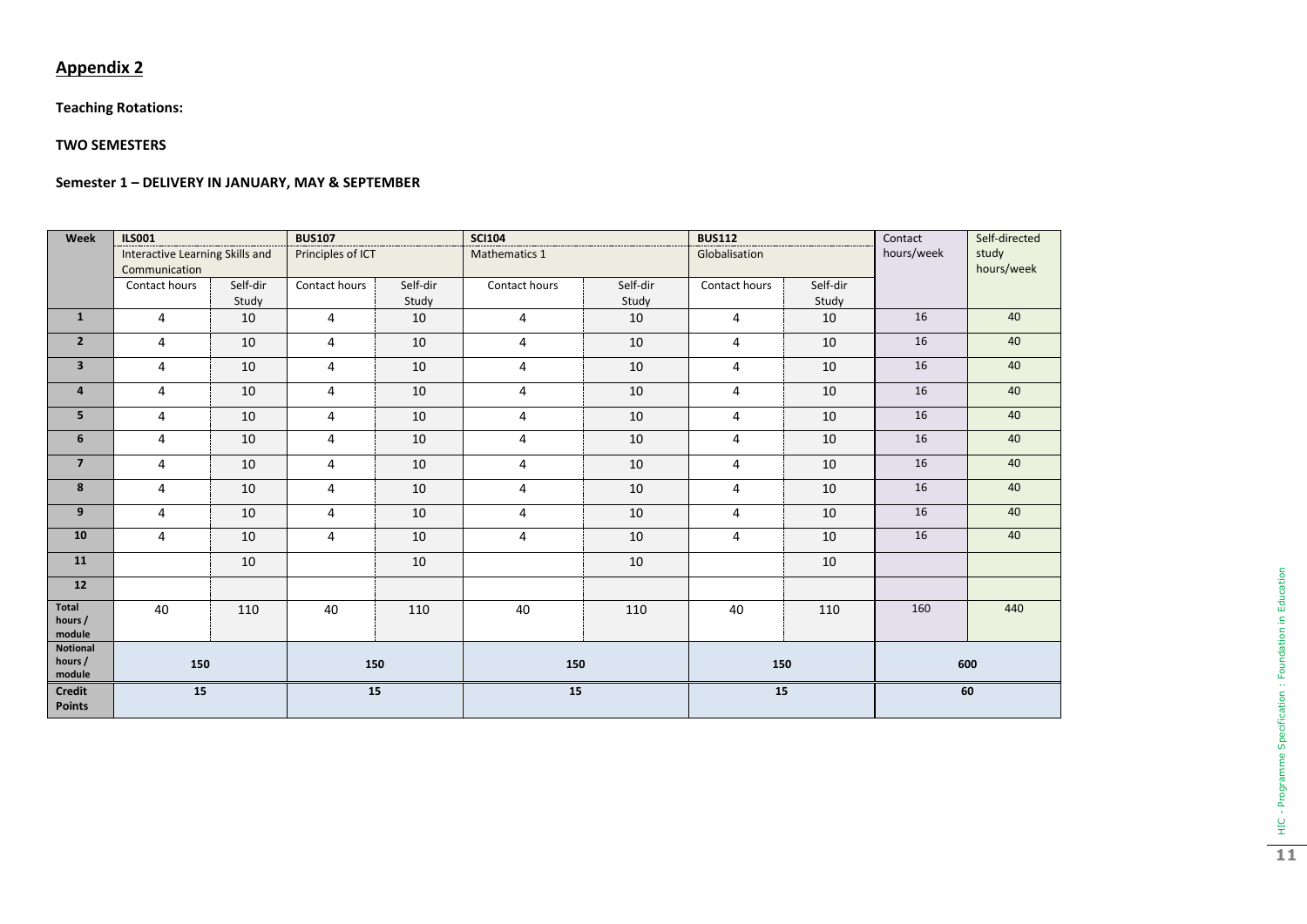| Week                           | <b>SCI120</b>    |                   | <b>BUS106</b>           |                   | <b>MAC101</b>                       |                   | <b>EDU101</b>    |                   | Contact    | Self-directed |
|--------------------------------|------------------|-------------------|-------------------------|-------------------|-------------------------------------|-------------------|------------------|-------------------|------------|---------------|
|                                | <b>Biology A</b> |                   | <b>Business Studies</b> |                   | Introduction to Mass Communications |                   | People & Society |                   | hours/week | study         |
|                                | Contact hours    | Self-dir<br>Study | Contact hours           | Self-dir<br>Study | Contact hours                       | Self-dir<br>Study | Contact hours    | Self-dir<br>Study |            | hours/week    |
| $\mathbf{1}$                   |                  |                   |                         |                   |                                     |                   |                  |                   | 16         | 40            |
|                                | 4                | 10                | 4                       | 10                | 4                                   | 10                | 4                | 10                |            |               |
| $\overline{2}$                 | 4                | 10                | 4                       | 10                | 4                                   | 10                | 4                | 10                | 16         | 40            |
| $\overline{\mathbf{3}}$        | 4                | 10                | 4                       | 10                | $\overline{4}$                      | 10                | 4                | 10                | 16         | 40            |
| $\overline{\mathbf{a}}$        | 4                | 10                | $\overline{4}$          | 10                | $\overline{4}$                      | 10                | 4                | 10                | 16         | 40            |
| 5                              | 4                | 10                | 4                       | 10                | 4                                   | 10                | 4                | 10                | 16         | 40            |
| 6                              | 4                | 10                | 4                       | 10                | 4                                   | 10                | 4                | 10                | 16         | 40            |
| $\overline{7}$                 | 4                | 10                | 4                       | 10                | 4                                   | 10                | 4                | 10                | 16         | 40            |
| 8                              | 4                | 10                | 4                       | 10                | 4                                   | 10                | $\overline{4}$   | 10                | 16         | 40            |
| 9                              | 4                | 10                | 4                       | 10                | 4                                   | 10                | 4                | 10                | 16         | 40            |
| 10                             | 4                | 10                | 4                       | 10                | $\overline{4}$                      | 10                | 4                | 10                | 16         | 40            |
| 11                             |                  | 10                |                         | 10                |                                     | 10                |                  | 10                |            |               |
| 12                             |                  |                   |                         |                   |                                     |                   |                  |                   |            |               |
| Total<br>hours /<br>module     | 40               | 110               | 40                      | 110               | 40                                  | 110               | 40               | 110               | 160        | 440           |
| Notional<br>hours /<br>module  | 150              |                   | 150                     |                   | 150                                 |                   | 150              |                   | 600        |               |
| <b>Credit</b><br><b>Points</b> | 15               |                   | 15                      |                   | 15                                  |                   | 15               |                   | 60         |               |

## **Semester 2 – DELIVERY IN JANUARY, MAY & SEPTEMBER**